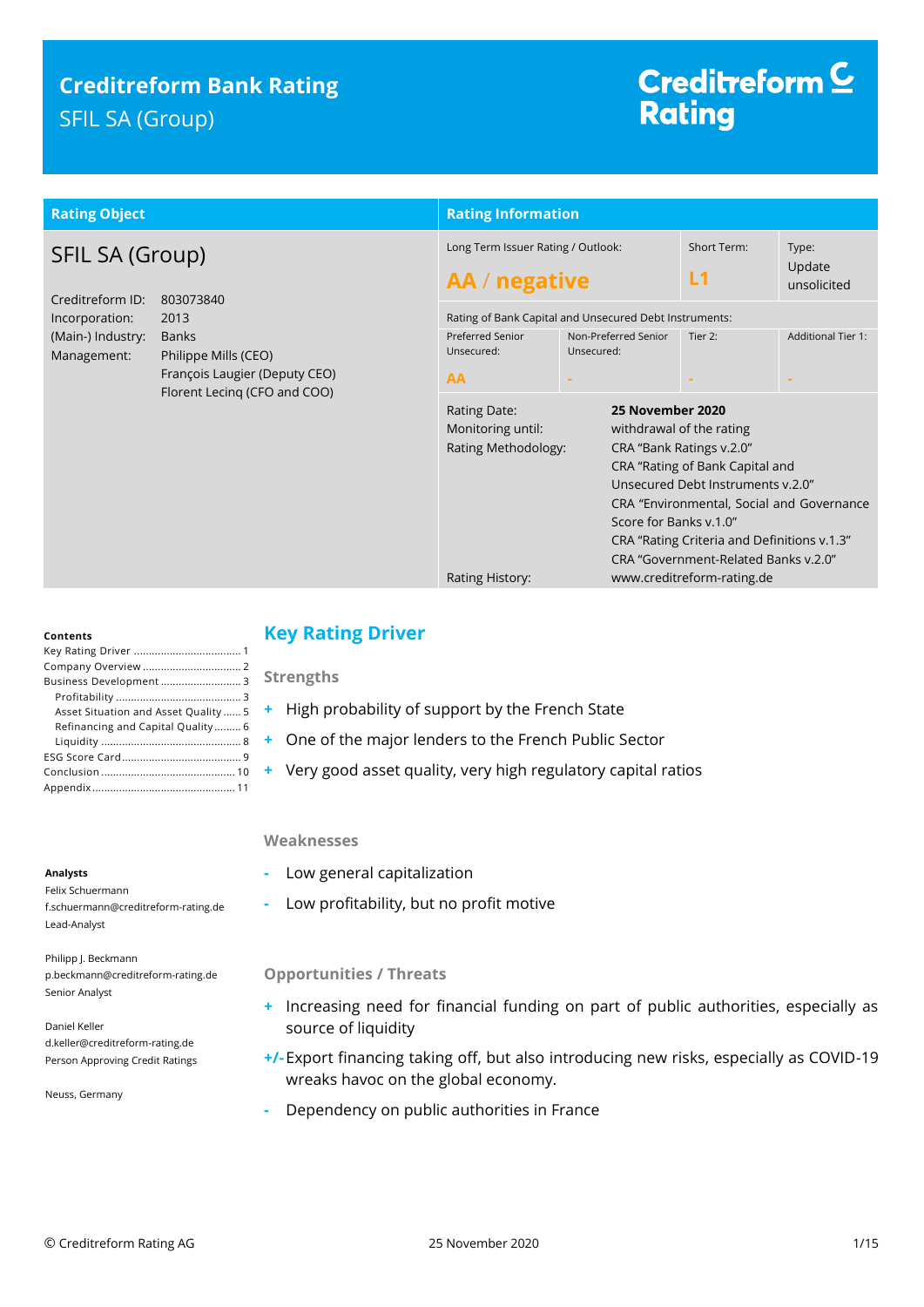## **Company Overview**

The Société de financement local SA (in the following SFIL SA or SFIL) was founded in 2013 as a government owned development bank in order to guarantee stability in local public sector financing in France. The bank refinances medium and long term loans to local governments and public hospitals and engages in refinancing of export loans guaranteed by the French State. It provides additional services in the areas of loan management, middle and back office management solutions, asset and liability management reporting, accounting and third party management. The customers benefit from low refinancing costs due to explicit state guarantees and risk control.

On 9 October 2019 it was agreed in principle that CDC (Caisse des dépôts et consignations), a state-owned group serving the public interest and France's economic development, was to become the reference shareholder with 99.99% of its capital (the French State retains a single ordinary share). On 30 September 2020, this deal was finalized. SFIL continues to be fully publicly owned, its shareholders will continue to ensure that its financial strength is preserved and its economic base is protected. The mission remains the same, financing the local public sector and the refinancing of large export contracts.

SFIL deployed two approaches to support its debtors during the COVID-19 crisis. In a proactive move towards all customers in the health sector, payment terms of 180 days were granted without late interest or penalties involved. The other approach was to aid local authorities with temporary cash flow problems on a case-by-case basis. Since SFIL is active in all cruise ship financing operations through French exports credits since 2016, it provided liquidity support for export credits for cruise companies, deferring the repayment of the principal for 18 months. During the first half of 2020, the crisis led to no new export credits contracts being signed, but it is indicated that SFIL could play a countercyclical role in the near future.



Chart 1: Ownership of SFIL and operational flow | Source: Website of Registration Document 2019, own illustration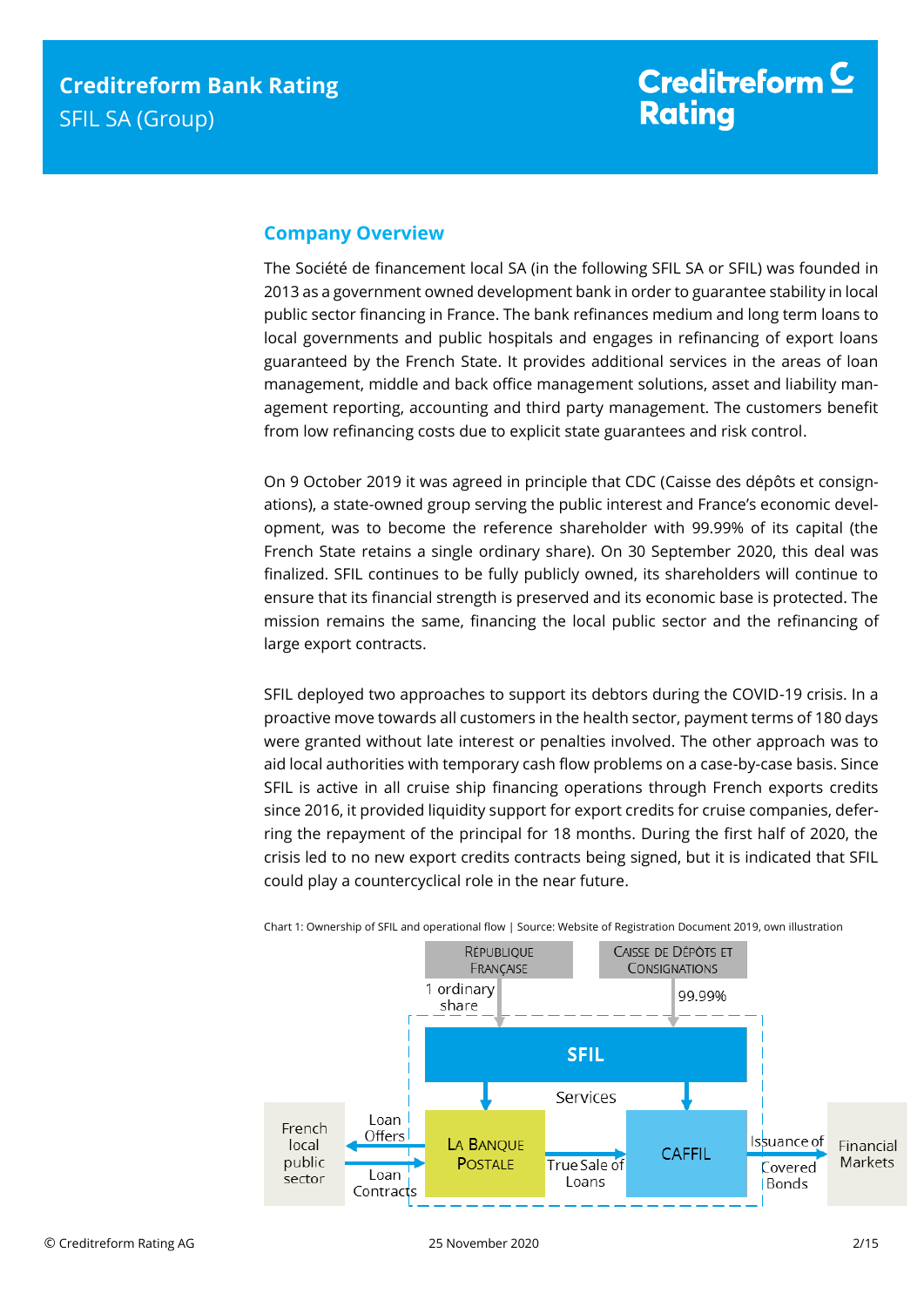# <span id="page-2-0"></span>**Business Development**

## <span id="page-2-1"></span>**Profitability**

The financial year 2019 ended with a net profit of €50m, down €13m from the previous year. The main staple of income for SFIL is interest income, accounting for almost 80% of the operating income in 2019. The second staple is net trading income, in 2019 through instruments measured at FVTPL. Net trading income decreased by €22m, accounting for the majority of the overall decrease in operating income of €19m to €166m. Operating expense decreased by €2m over the previous year. Personnel expense and other expense decreased by €8m in combination, while depreciation and amortization of tangible and intangible assets accounted for an increase of €6m. The IFRS16 implementation effect was €3m.

The operating result was €57m, down €17m from the previous year. Risk costs resulted in a net gain of €7m due to reversals, mainly through credit risk migration from Level 2 to Level 1. The pre-tax profit was €64m, and the net profit was €50m after tax.

Net profit was -€2m in the first half of 2020, primarily through the negative result of financial instruments measured at FVTPL (-€19m vs +€18m in the first half of 2019) and cost of risk of €9m, vs only €1m in H1 2019. According to SFIL, the impact of the crisis had been limited up until the first half of 2020 and confined to temporary and reversible effects. However, this judgement may have been premature given the size of the second wave and the renewed lockdown.

A detailed group income statement for the years of 2016 through 2019 can be found in Figure 1 below: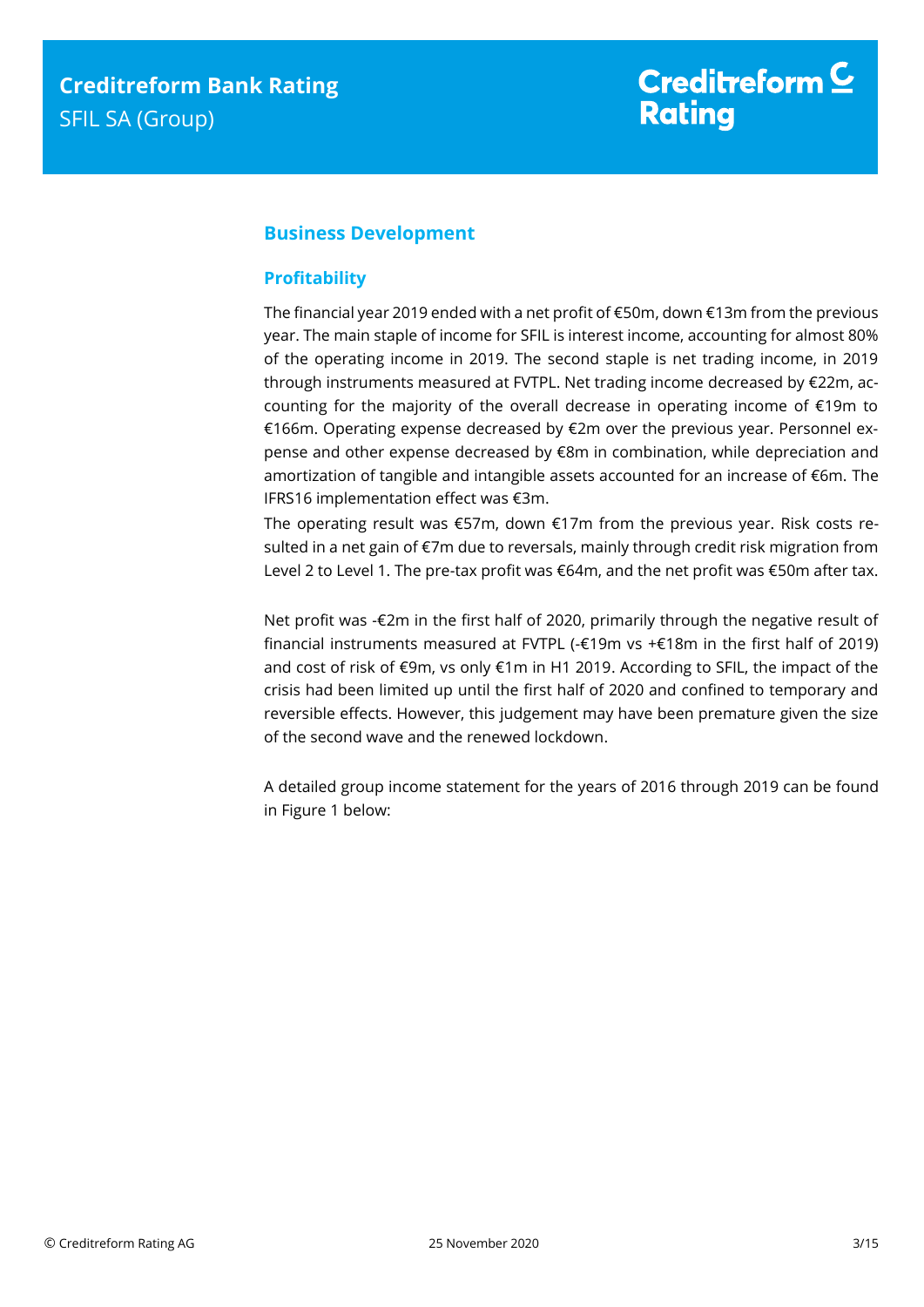| <b>Income Statement</b>                                      | 2016           | 2017      | 2018    | %        | 2019     |
|--------------------------------------------------------------|----------------|-----------|---------|----------|----------|
| Income (€000)                                                |                |           |         |          |          |
| Net Interest Income                                          | 142,000        | 174,000   | 129,000 | $+1,6$   | 131.000  |
| Net Fee & Commission Income                                  | 0              | 3.000     | 1.000   | $+100,0$ | 2.000    |
| Net Insurance Income                                         |                |           |         |          |          |
| Net Trading Income                                           | $-4.000$       | 7.000     | 55.000  | $-40.0$  | 33,000   |
| <b>Equity Accounted Results</b>                              |                |           |         |          |          |
| Dividends from Equity Instruments                            |                |           |         |          |          |
| Other Income                                                 |                |           |         |          |          |
| <b>Operating Income</b>                                      | 138.000        | 184.000   | 185.000 | $-10,3$  | 166.000  |
| Expenses (€000)                                              |                |           |         |          |          |
| Depreciation and Amortisation                                | 5.000          | 6.000     | 10.000  | $+60,0$  | 16.000   |
| Personnel Expense                                            | 49.000         | 51.000    | 48.000  | $+2,1$   | 49.000   |
| Tech & Communications Expense                                | ٠              |           |         |          |          |
| Marketing and Promotion Expense                              |                |           |         |          |          |
| Other Provisions                                             |                |           |         |          |          |
| Other Expense                                                | 53.000         | 56.000    | 53.000  | $-17,0$  | 44.000   |
| <b>Operating Expense</b>                                     | 107.000        | 113.000   | 111.000 | $-1,8$   | 109.000  |
| Operating Profit & Impairment (€000)                         |                |           |         |          |          |
| <b>Pre-impairment Operating Profit</b>                       | 31.000         | 71.000    | 74.000  | $-23,0$  | 57.000   |
| Asset Writedowns                                             | $-18.000$      | $-22.000$ | 5.000   | $< -100$ | $-7.000$ |
| Net Income (€000)                                            |                |           |         |          |          |
| Non-Recurring Income                                         | $\overline{a}$ |           |         |          |          |
| Non-Recurring Expense                                        |                |           |         |          |          |
| <b>Pre-tax Profit</b>                                        | 49.000         | 93.000    | 69.000  | $-7,2$   | 64.000   |
| Income Tax Expense                                           | 31.000         | 39.000    | 6.000   | $> +100$ | 14.000   |
| <b>Discontinued Operations</b>                               |                |           |         |          |          |
| Net Profit (€000)                                            | 18.000         | 54.000    | 63.000  | $-20,6$  | 50.000   |
| Attributable to minority interest (non-controlling interest) |                |           |         |          |          |
| Attributable to owners of the parent                         | ä,             |           |         |          |          |

Figure 1: Group income statement | Source: eValueRate / CRA

The earnings figures of SFIL are of secondary nature, as the primary raison d'être is not profit. Nonetheless, the owners have no interest in coming up for operational losses of SFIL. In 2019, the cost income ratio (CIR) stood at 65.7%, a good value given the non-profit motive of SFIL. Other ratios dependent on assets (0.07%) and equity (3.08%) were very low, however, but acceptable given the nature of the business.

A detailed overview of the income ratios for the years of 2016 through 2019 can be found in Figure 2 below:

| Income Ratios (%)                                     | 2016  | 2017  | 2018  | $\frac{9}{6}$ | 2019  |
|-------------------------------------------------------|-------|-------|-------|---------------|-------|
| Cost Income Ratio (CIR)                               | 77,54 | 61,41 | 60,00 | $+5,66$       | 65,66 |
| Cost Income Ratio ex. Trading (CIRex)                 | 75,35 | 63,84 | 85,38 | $-3,43$       | 81,95 |
| Return on Assets (ROA)                                | 0,02  | 0,07  | 0,09  | $-0,02$       | 0,07  |
| Return on Equity (ROE)                                | 1,30  | 3,68  | 4,03  | $-0,95$       | 3,08  |
| Return on Assets before Taxes (ROAbT)                 | 0,06  | 0,13  | 0,09  | $-0,01$       | 0,09  |
| Return on Equity before Taxes (ROEbT)                 | 3,53  | 6,33  | 4,41  | $-0,47$       | 3,95  |
| Return on Risk-Weighted Assets (RORWA)                | 0,33  | 0,94  | 1,15  | $-0,31$       | 0,84  |
| Return on Risk-Weighted Assets before Taxes (RORWAbT) | 0,90  | 1,61  | 1,26  | $-0,18$       | 1,08  |
| Net Interest Margin (NIM)                             | 0,18  | 0,26  | 0,26  | $-0,03$       | 0,23  |
| Pre-Impairment Operating Profit / Assets              | 0,04  | 0,10  | 0,10  | $-0,03$       | 0,08  |
| Cost of Funds (COF)                                   | 4,24  | 3,57  | 3,72  | $-0,16$       | 3,56  |
| Change in % Points                                    |       |       |       |               |       |

Figure 2: Group key earnings figures| Source: eValueRate / CRA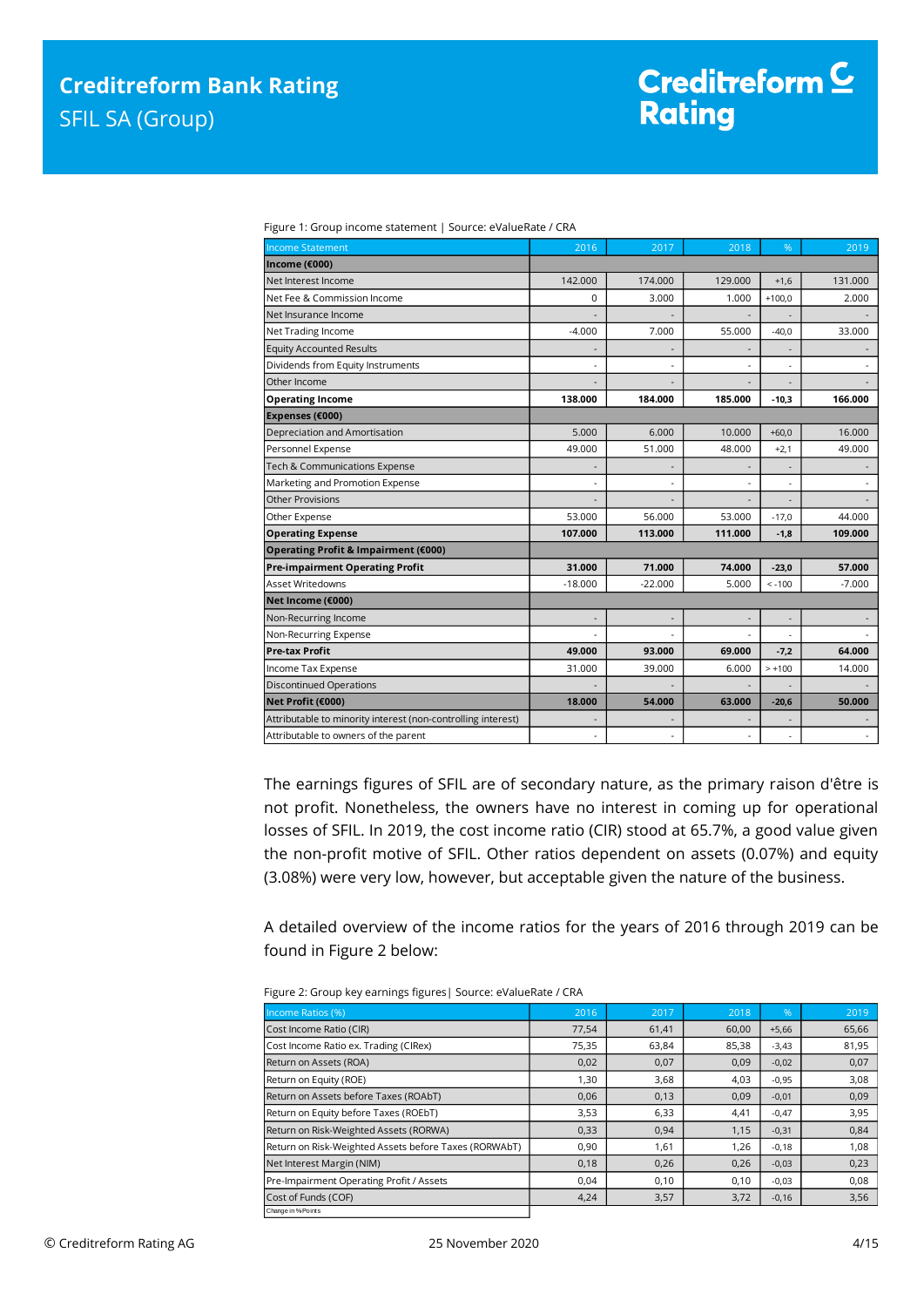## <span id="page-4-0"></span>**Asset Situation and Asset Quality**

In 2019, the balance sheet increased by the order of €2.07bn, predominantly through net loans to customers, which increased by €1.95bn. Securities decreased by €0.43bn. Among other, the bank purchased €4.2bn in loans from La Banque Postale (LBP) and granted €1.5b in export credits, while amortization of loans and securities reduced the specific line items by €4.3bn.

In the first half of 2020, total assets increased further to €77.8bn. Loans acquired from LBP were €2.9bn and no further export credit loans were transferred during the first half of 2020.

A detailed look at the development of the asset side of the balance sheet for the years of 2016 through 2019 can be taken in Figure 3 below:

| Assets (€000)                         | 2016       | 2017       | 2018       | %                        | 2019       |
|---------------------------------------|------------|------------|------------|--------------------------|------------|
| Cash and Balances with Central Banks  | 4.878.000  | 2.560.000  | 1.927.000  | $-38,2$                  | 1.191.000  |
| Net Loans to Banks                    | 390.000    | 295.000    | 239.000    | $+35,1$                  | 323.000    |
| Net Loans to Customers                | 59.682.000 | 57.014.000 | 50.279.000 | $+3,9$                   | 52.226.000 |
| <b>Total Securities</b>               | 2.037.000  | 2.790.000  | 10.947.000 | $-3,9$                   | 10.518.000 |
| <b>Total Derivative Assets</b>        | 9.494.000  | 7.233.000  | 6.980.000  | $+14,1$                  | 7.963.000  |
| <b>Other Financial Assets</b>         |            |            |            |                          |            |
| <b>Financial Assets</b>               | 76.481.000 | 69.892.000 | 70.372.000 | $+2,6$                   | 72.221.000 |
| <b>Equity Accounted Investments</b>   |            |            |            |                          |            |
| Other Investments                     | ٠          |            |            | ٠                        |            |
| Insurance Assets                      | ٠          |            |            | $\overline{\phantom{a}}$ |            |
| Non-current Assets & Discontinued Ops | ٠          |            |            |                          |            |
| Tangible and Intangible Assets        | 27,000     | 35,000     | 39,000     | $+20,5$                  | 47,000     |
| <b>Tax Assets</b>                     | 113.000    | 78.000     | 80.000     | $-2,5$                   | 78.000     |
| <b>Total Other Assets</b>             | 2.316.000  | 2.427.000  | 2.231.000  | $+9,8$                   | 2.450.000  |
| <b>Total Assets</b>                   | 78.937.000 | 72.432.000 | 72.722.000 | $+2,9$                   | 74.796.000 |

Figure 3: Development of assets| Source: eValueRate / CRA

The asset quality in 2019 did not significantly change in 2019 compared to the previous year. Net loans to assets accounted for almost 70% in 2019, while the NPL ratio (Stage 3 assets divided by net loans to customers) declined slightly to 2%, but only very little loan-loss provisions were made in total, leaving the reserves to NPL ratio very low. Cost of risk in 2019 was even negative, with net reversals of €7m in 2019. The potential problem loans ratio (Stage 2 assets divided by net loans to customers) was 5.75%, more than a percentage point down from the previous year due to transfers from Stage 2 to Stage 1.

As of the first half of 2020, COVID-19 had no noticeable increase in Stage 3 exposure, but Stage 2 exposure increased more than two-fold. The increases stemmed from the transfer of part of the export credit portfolio from Stage 1 to Stage 2. No significant cost of risk has yet been incurred.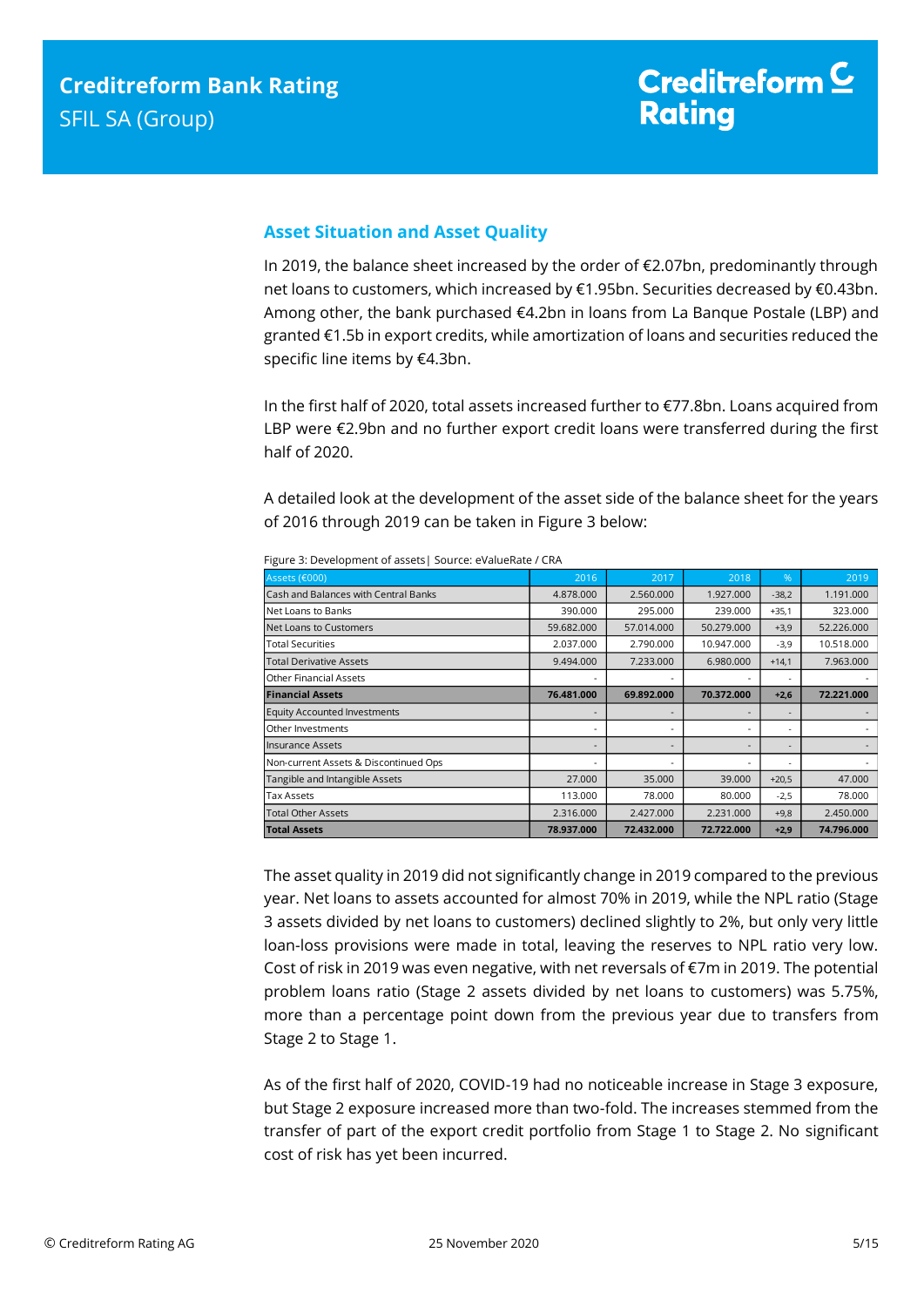A detailed overview of the asset quality for the years of 2016 through 2019 can be found in Figure 4 below:

| Figure 4: Development of asset quality   Source: eValueRate / CRA |  |
|-------------------------------------------------------------------|--|
|-------------------------------------------------------------------|--|

| <b>Asset Ratios (%)</b>                           | 2016                     | 2017    | 2018  | %       | 2019    |
|---------------------------------------------------|--------------------------|---------|-------|---------|---------|
| Net Loans/Assets                                  | 75,61                    | 78.71   | 69.14 | $+0,69$ | 69,82   |
| Risk-weighted Assets/Assets                       | 6,87                     | 7,97    | 7,52  | $+0,40$ | 7,92    |
| NPLs*/ Net Loans to Customers                     | 0,93                     | 0,98    | 2,17  | $-0,16$ | 2,00    |
| NPLs*/ Risk-weighted Assets                       | 10,27                    | 9,66    | 19,92 | $-2,25$ | 17,67   |
| Potential Problem Loans**/ Net Loans to Customers | 0,00                     | 0,00    | 6,85  | $-1,09$ | 5,75    |
| Reserves/NPLs*                                    | 19,03                    | 9,50    | 3,12  | $+0,32$ | 3,44    |
| <b>Reserves/ Net Loans</b>                        | 0,18                     | 0,09    | 0,07  | $+0,00$ | 0,07    |
| Net Write-offs/ Net Loans                         | $-0,03$                  | $-0.04$ | 0,01  | $-0,02$ | $-0,01$ |
| Net Write-offs/ Risk-weighted Assets              | $-0,33$                  | $-0,38$ | 0,09  | $-0,21$ | $-0,12$ |
| Net Write-offs/ Total Assets                      | $-0,02$                  | $-0,03$ | 0,01  | $-0,02$ | $-0,01$ |
| Level 3 Assets/ Total Assets                      | $\overline{\phantom{a}}$ |         | 11,62 | $-1,94$ | 9,68    |
| Change in % Points                                |                          |         |       |         |         |

\* NPLs are represented from 2017 onwards by Stage 3 Loans. \*\* Potential Problem Loans are Stage 2 Loans where available.

## <span id="page-5-0"></span>**Refinancing and Capital Quality**

The increase of the balance sheet size was refinanced by a net increase of total debt to the order of €2.4bn in 2019. CAFFIL issued a €750m benchmark ESG issue in 2019, backed by public-sector assets. In the whole of 2019, CAFFIL raised €4bn in covered bonds and four tap transactions for a total of €600m, as well as private placements to the count of €440m in total. SFIL tapped the market twice for a total of €2.1bn. For 2020, SFIL plans to issue between €1–2bn in Benchmark issues, as well as €3.5-5.5bn by CAFFIL. At least one green or social transaction is planned for 2020.

Bonds issued in the first half of 2020 was a total of €3.9bn, of which about three fourths were covered bonds by CAFFIL and the other fourth were unsecured bonds by SFIL. Equity remained virtually unchanged compared to the previous year, as SFIL recorded a small loss of €2m in the first half of 2020.

A detailed overview of the development of liabilities for the years of 2016 through 2019 can be found in Figure 5 below: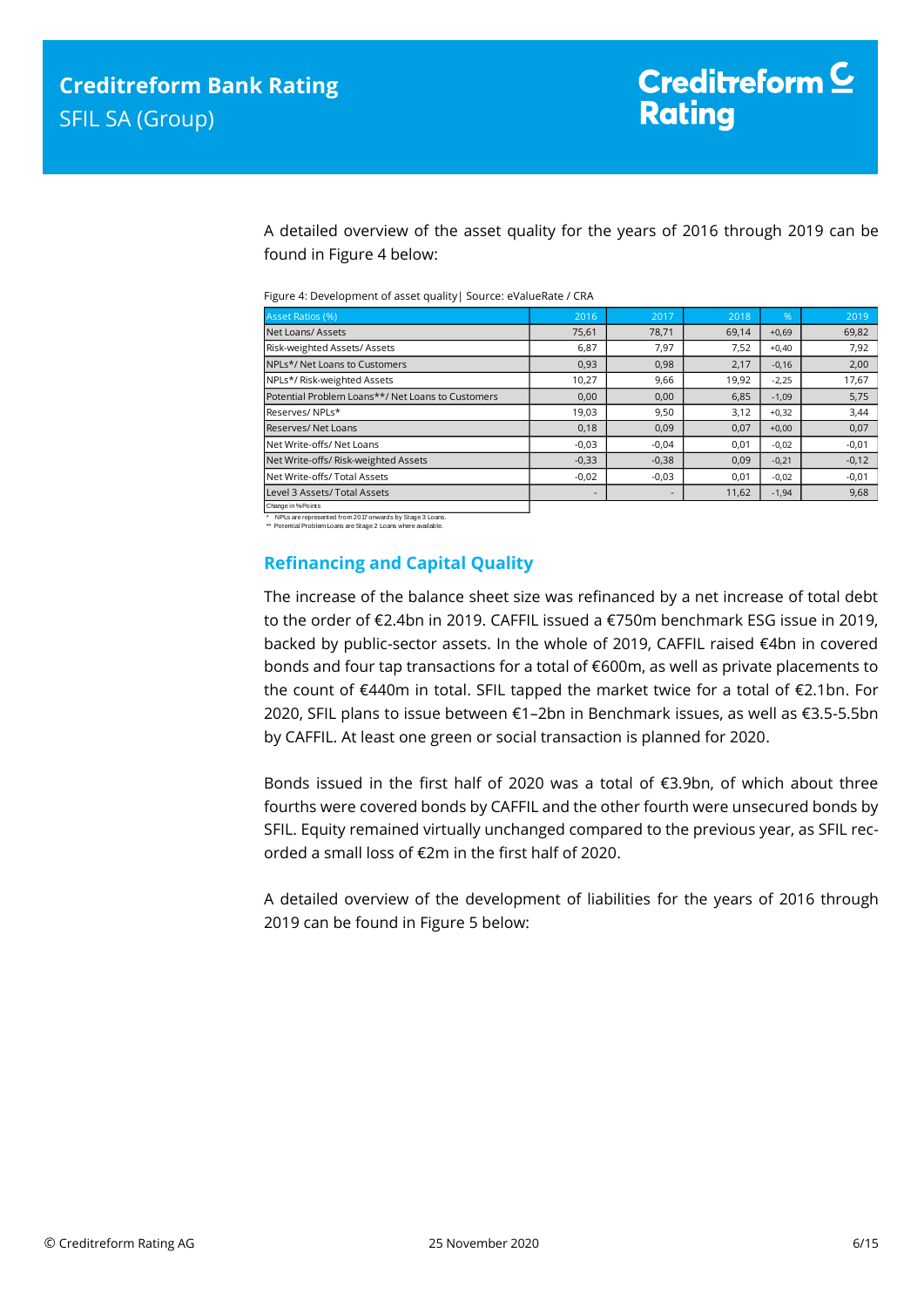| Liabilities (€000)                         | 2016       | 2017       | 2018       | $\frac{9}{6}$ | 2019       |
|--------------------------------------------|------------|------------|------------|---------------|------------|
| <b>Total Deposits from Banks</b>           | 6.720.000  | 4.215.000  | 1.928.000  | $-80,3$       | 379.000    |
| <b>Total Deposits from Customers</b>       |            |            | $\Omega$   |               | 0          |
| <b>Total Debt</b>                          | 57.681.000 | 56.315.000 | 60.068.000 | $+4,0$        | 62.466.000 |
| Derivative Liabilities                     | 11.063.000 | 8.950.000  | 7.706.000  | $+10,6$       | 8.520.000  |
| Securities Sold, not yet Purchased         | ۰          |            |            |               |            |
| Other Financial Liabilities                | ۰          |            |            |               |            |
| <b>Total Financial Liabilities</b>         | 75.464.000 | 69.480.000 | 69.702.000 | $+2,4$        | 71.365.000 |
| llnsurance Liabilities                     | ٠          |            |            |               |            |
| Non-current Liabilities & Discontinued Ops | ۰          |            |            |               |            |
| <b>Tax Liabilities</b>                     | 6.000      | 1.000      | 8.000      | $+0,0$        | 8.000      |
| Provisions                                 | 45.000     | 48.000     | 20,000     | $-30,0$       | 14.000     |
| Total Other Liabilities                    | 2.034.000  | 1.434.000  | 1.429.000  | $+25,1$       | 1.788.000  |
| <b>Total Liabilities</b>                   | 77.549.000 | 70.963.000 | 71.159.000 | $+2,8$        | 73.175.000 |
| <b>Total Equity</b>                        | 1.388.000  | 1.469.000  | 1.563.000  | $+3,7$        | 1.621.000  |
| <b>Total Liabilities and Equity</b>        | 78.937.000 | 72.432.000 | 72.722.000 | $+2,9$        | 74.796.000 |

Figure 5: Development of refinancing and capital adequacy| Source: eValueRate / CRA

Due to the exceptionally low RWA ratio of SFIL, the bank has very low own capital needs; hence, the equity ratio was at a perceptively low 2.17% in 2019, up very slightly from the previous year. Benefitting from the very low RWA ratio, the regulatory capital ratios were excellent, however, exceeding the SREP minimum ratios for CET1 (7.99%) and Total Capital (11.49%) handily with 24.4% and 25.2% each. The regulatory Leverage ratio jumped more than 6 percentage points due to amendment 876/2019 of Regulation 575/2013, where development loans and the export credit business is excluded from total risk exposure. Applicable starting from end-June 2021, the ratio would already easily exceed the regulatory minimum of 3%.

In the first half of 2020, CET1 increased to 30%. Since equity did not increase over 2019, the increased stemmed predominantly from the decrease of RWA related to changes in calculating regulatory equity requirements.

A detailed overview of the development of capital ratios for the years of 2016 through 2019 can be found in Figure 6 below:

| Capital Ratios (%)                                  | 2016  | 2017  | 2018  | $\sqrt{96}$ | 2019    |
|-----------------------------------------------------|-------|-------|-------|-------------|---------|
| <b>Total Equity/ Total Assets</b>                   | 1,76  | 2,03  | 2,15  | $+0.02$     | 2,17    |
| Leverage Ratio                                      | 1,82  | 2,00  | 1,92  | $+6,68$     | $8,60*$ |
| Phased-in: Common Equity Tier 1 Ratio (CET1)        | 24,22 | 23,06 | 25,10 | $-0,70$     | 24,40   |
| Phased-in: Tier 1 Ratio (CET1 + AT1)                | 24,70 | 23,51 | 25,60 | $-0,80$     | 24,80   |
| Phased-in: Total Capital Ratio (CET1 + AT1 + T2)    | 25,01 | 23,83 | 25,90 | $-0.70$     | 25,20   |
| Fully Loaded: Common Equity Tier 1 Ratio (CET1)     | 22.75 | 22.61 | 24,80 | $-0.40$     | 24,40   |
| Fully Loaded: Tier 1 Ratio (CET1 + AT1)             | 23,23 | 23,06 | 25,30 | $-0,50$     | 24,80   |
| Fully Loaded: Total Capital Ratio (CET1 + AT1 + T2) | 23,55 | 23,38 | 25,60 | $-0,40$     | 25,20   |
| Change in % Points                                  |       |       |       |             |         |

Figure 6: Development of capital ratios | Source: eValueRate / CRA

\*According to Amendmend 576/2019 to Regulation 575/2013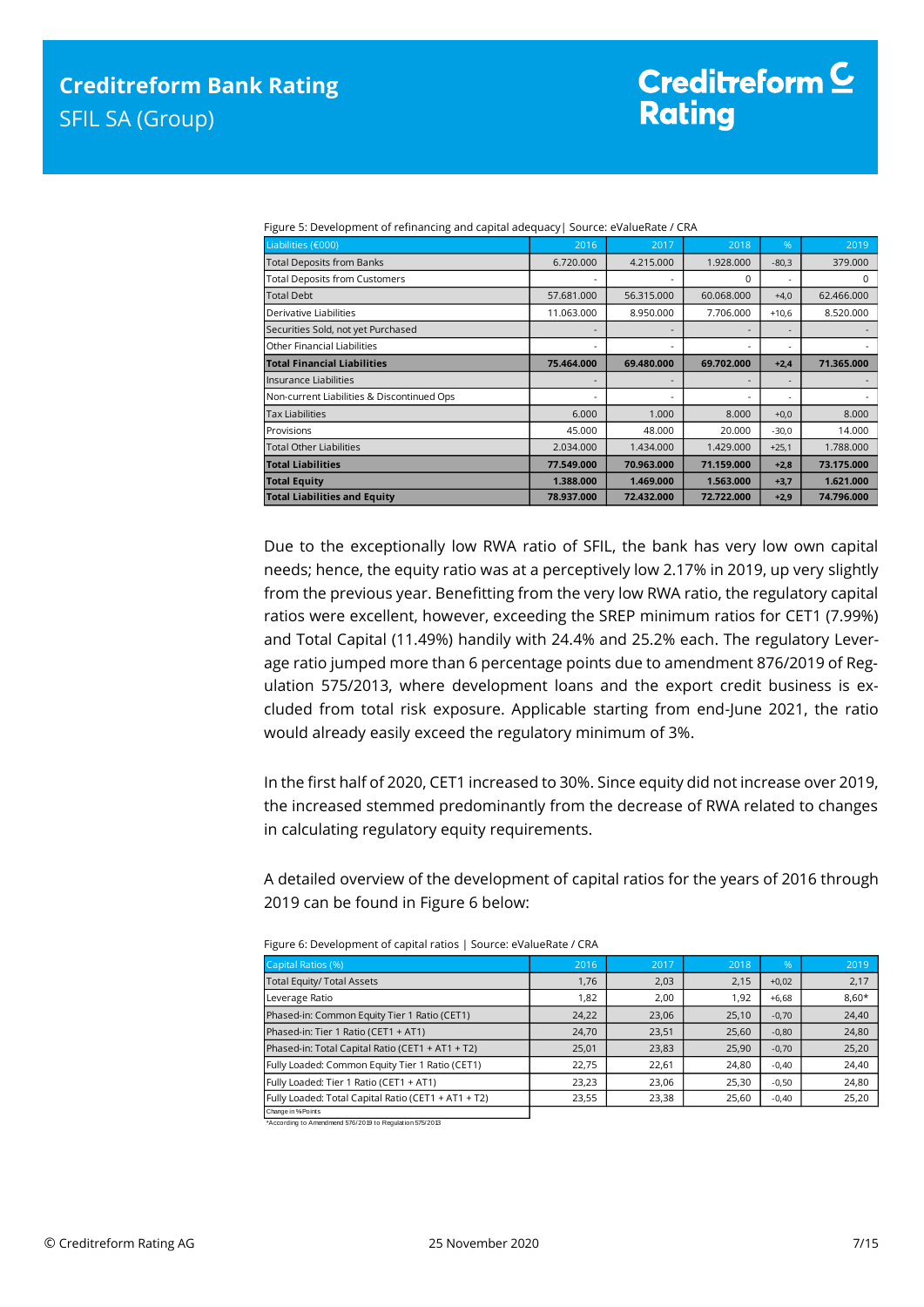Due to the very high likelyhood of State intervention in case of financial distress, the class of Preferred Senior Unsecured Bonds is not downgraded compared to the Long-Term Issuer Rating.

## <span id="page-7-0"></span>**Liquidity**

Many liquidity measures do not apply to SFIL due to the lack of customer deposits. Of the observable liquidity ratios, the interbank ratio increased drastically from 12.4% to 85.2%, but both loans to banks as well as deposits from banks did both decrease and also made up only a small portion of the balance sheet. The Liquidity Coverage Ratio changed a lot in recent years, but always remained well above the regulatory minimum of 100%. The liquidity situation of SFIL overall is satisfactory.

A detailed overview of the development of liquidity for the years of 2016 through 2019 can be found in Figure 7 below.

Figure 7: Development of liquidity | Source: eValueRate / CRA

| Liquidity (%)            | 2016   | 2017   | 2018   | 96.       | 2019   |
|--------------------------|--------|--------|--------|-----------|--------|
| Interbank Ratio          | 5.80   | 7.00   | 12.40  | $+72.83$  | 85,22  |
| Liquidity Coverage Ratio | 182,00 | 725,00 | 422,00 | $-241.60$ | 180,40 |
| Change in % Points       |        |        |        |           |        |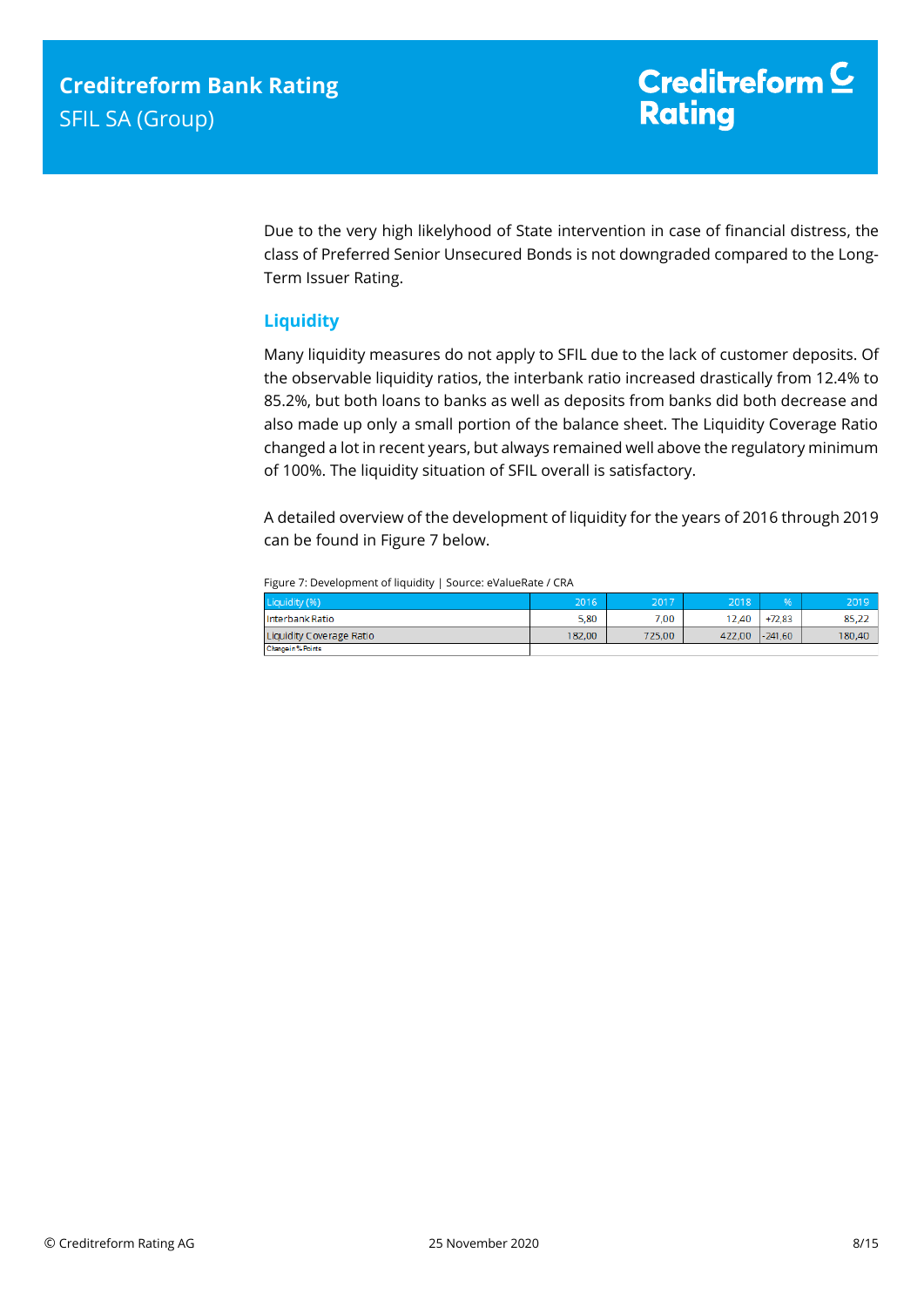## <span id="page-8-0"></span>**Environmental, Social and Governance (ESG) Score Card**

SFIL has one significant and two moderate ESG rating drivers

• Corporate Governance is identified as a highly significant rating driver. The relevance for the credit rating results from the impact of the Corporate Governance factor on all other ESG factors and the overall well-being of the bank. This sub-factor is rated neutral, as no major positive or negative drivers were identified.

rating drivers. Green Financing / Promoting is rated positive due to the first Green Bond issue and SFIL's commitment for Green Bonds to become a regular source of refinancing. Coporate Behaviour is also rated positive, as no significant legal risks or otherwise unacceptable behavior could be identified.

• Corporate Behaviour and Green Financing / Promoting are identified as moderate

|                   | <b>ESG Score Guidance</b>                         |
|-------------------|---------------------------------------------------|
|                   | > 4,25 Outstanding                                |
|                   | >3,5 - 4,25 Above-average                         |
|                   | $>2,5 - 3,5$ Average<br>$>1,75 - 2,5$ Substandard |
|                   |                                                   |
| $\le$ = 1,75 Poor |                                                   |

**ESG Score**

3,6 / 5

| Factor                        | Sub-Factor                                 | Consideration                                                                                                                                            | Relevance<br>Scale 2020 Eval. |          |
|-------------------------------|--------------------------------------------|----------------------------------------------------------------------------------------------------------------------------------------------------------|-------------------------------|----------|
| $\overline{\mathbf{a}}$<br>έë | 1.1 Green Financing /<br>Promoting         | The sub-factor "Green Financing/Promoting" has a moderate relevance for the<br>credit rating, and is rated positive in terms of the CRA ESG criteria.    |                               | $(+)$    |
| ξ<br>ē                        | 1.2 Exposure to Environ-<br>mental Factors | The sub-factor "Exposure to Environmental Factors" has a low relevance for the<br>credit rating, and is rated positive in terms of the CRA ESG criteria. |                               | $^{(+)}$ |
| Envir                         | 1.3 Resource Efficiency                    | The sub-factor "Resource Efficiency" has no significant relevance for the credit<br>rating, and is rated neutral in terms of the CRA ESG criteria.       |                               |          |

| ᢐ<br>တိ | 2.1 Human Capital         | The sub-factor "Human Capital" has low relevance for the credit rating, and is<br>rated neutral in terms of the CRA ESG criteria.                          |  |  |
|---------|---------------------------|------------------------------------------------------------------------------------------------------------------------------------------------------------|--|--|
|         | 2.2 Social Responsibility | The sub-factor "Social Responsibility" has no significant relevance for the credit<br>rating, and is rated very positive in terms of the CRA ESG criteria. |  |  |

| ပ္ပ         | 3.1 Corporate Governance | The sub-factor "Corporate Governance" is highly relevant for the credit rating,<br>and is rated neutral in terms of the CRA ESG criteria.                       |  |
|-------------|--------------------------|-----------------------------------------------------------------------------------------------------------------------------------------------------------------|--|
| ᢐ<br>О<br>ט | 3.2 Corporate Behaviour  | The sub-factor "Corporate Behaviour" has a moderate relevance for the credit<br>rating, and is rated positive in terms of the CRA ESG criteria.                 |  |
|             |                          | The sub-factor "Corporate Transparency" has no significant relevance for the<br>[3.3 Corporate Transparency] [[[CRECTER TRANSPARED IN THE REAL ASSESS Criteria. |  |

| <b>ESG Relevance Scale</b> |                          | <b>ESG Evaluation Guidance</b> |                 |
|----------------------------|--------------------------|--------------------------------|-----------------|
| 5                          | <b>Highest Relevance</b> | $+ +$                          | Strong positive |
| $\overline{4}$             | High Relevance           | $^{(+)}$                       | Positive        |
| 3                          | Moderate Relevance       |                                | Neutral         |
|                            | Low Relevance            | $\overline{a}$                 | Negative        |
|                            | No significant Relevance | - -                            | Strong negativ  |

The ESG Score is based on the Methodology "Environmental, Social and Governance Score of Banken (Version 1.0)" of Creditreform Rating AG, which is available on our homepage https://creditreform-rating.de/en/about-us/regulatory-requirements.html. In addition, we refer to CRA's position paper "Consodering the Impact of ESG Factors".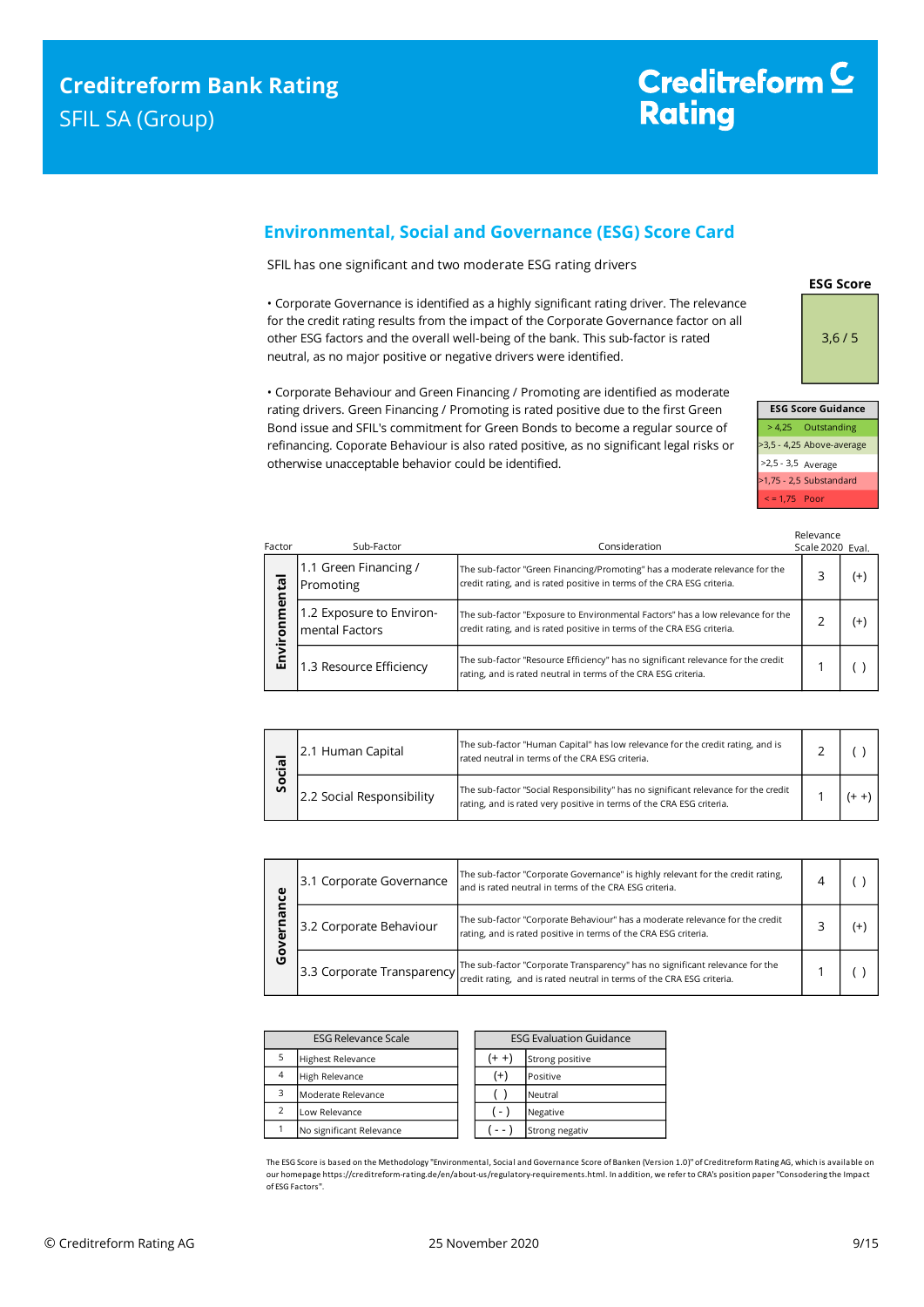# <span id="page-9-0"></span>**Conclusion**

The rating of SFIL SA (Group) is predominantly affected by our opinion that there is almost certain likelihood of support by the French Republic (CRA Rating: AA (negative) on 29 May 2020) in the event of financial distress. This owes to the fact that the bank benefits from explicit state guarantees by way of letter of support, even after the CDC has taken the French Republic's place as reference shareholder. Its shareholders will continue to ensure that its financial strength and economic base is protected.

Regardless of the implicit state support, SFIL can look back at a satisfactory year of operations. While the net profit declined significantly over the previous year, the main staple of income, net interest income, remained stable. Asset quality and capital quality remained stable. Amendment to EU regulation will further increase capital quality, as the Leverage ratio now sits comfortably above the minimum requirement of 3%.

The COVID-19 crisis has also affected SFIL's operations. As per half year 2020, no further export credits were signed. The bank assisted its clients in the affected health sector with repayment terms and public authorities in temporary cash flow and liquidity circumstances. Export credit clients were granted principal repayment deferrals. As of mid-2020, asset quality was not yet properly affected. Capital quality even improved, as the CET1 ratio increased to 30%, far above capital requirements set by the SREP.

### **Outlook**

We revised the outlook of SFIL's long-term issuer rating and its bank capital and debt instruments to "negative" from "stable". The outlook was changed as CRA revised the outlook on the Long-term sovereign rating of the French Republic (Rating Renewal of 29 May 2020). Drivers of this change are predominantly the challenges brought forward by the COVID-19 crisis. For details, please refer to the rating report of the French Republic found on our website.

#### **Scenario Analysis**

In a scenario analysis, the bank is able to reach an 'AA' rating in the "best case" scenario and a 'BBB-' rating in the "worst case" scenario.

The "best case" scenario is upward-bounded by the rating of the French Republic. In a "worst case scenario", a loss of the implicit state guarantee might lead to a severe downgrade of the rating. A downgrade of the rating of the French Republic will most likely lead to downgrade of SFIL, an upgrade of the rating will also likely lead to an upgrade of SFIL.

The ratings of bank capital and (preferred) senior unsecured debt would behave similarly due to our rating mechanics. These ratings are especially sensitive to changes in total equity and to the bank capital and debt structure in general*.*

Best-case scenario: AA

Worst-case scenario: BBB

#### Please note:

The scenarios are based on information available at the time of the rating. Within the forecast horizon, circumstances may occur that could lead to a change of the rating out of the indicated range.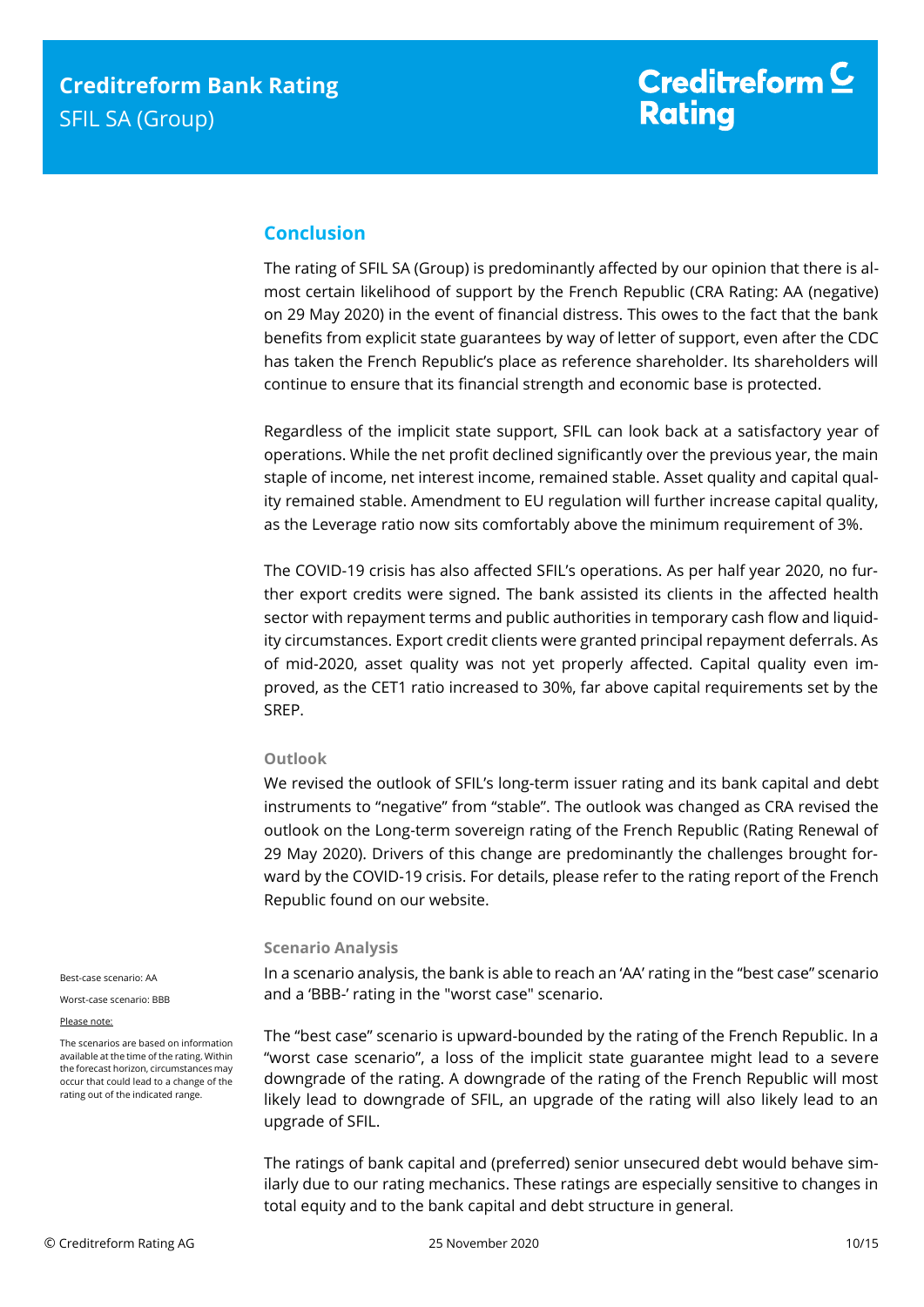# <span id="page-10-0"></span>**Appendix**

**Bank ratings**

The bank ratings are dependent on a host of quantitative and qualitative factors. An improvement in either sub-category may result in a higher rating score.

LT Issuer / Outlook / Short-Term **AA / negative / L1**

**Bank Capital and Debt Instruments Ratings**

The ratings for bank capital and debt instruments are inter alia dependent on subordination and relative size of the instrument class, based on the long-term issuer rating of the bank.

| Preferred Senior Unsecured Debt (PSU):       | AA |
|----------------------------------------------|----|
| Non-Preferred Senior Unsecured Debt (NPS): - |    |
| Tier 2 (T2):                                 |    |
| Additional Tier 1 (AT1):                     |    |
|                                              |    |

## **Rating History**

Please consult our website [www.creditreform-rating.de](http://www.creditreform-rating.de/) for additional information regarding the dates of publication.

| <b>Bank Issuer Rating</b>                | <b>Rating Date</b> | <b>Result</b>                  |  |  |  |
|------------------------------------------|--------------------|--------------------------------|--|--|--|
| LT / Outlook / Short-Term (Initial)      | 24.05.2018         | AA- / stable / L1              |  |  |  |
| <b>Rating Update</b>                     | 31.08.2018         | AA / stable / L1               |  |  |  |
| <b>Rating Update</b>                     | 10.12.2019         | AA / stable / L1               |  |  |  |
| Monitoring                               | 29.05.2020         | AA / watch unknown / L1        |  |  |  |
| <b>Rating Update</b>                     | 25.11.2020         | AA / negative / L1             |  |  |  |
| <b>Bank Capital and Debt Instruments</b> | <b>Rating Date</b> | <b>Result</b>                  |  |  |  |
| Senior Unsecured / T2 / AT1 (Initial)    | 24.05.2018         | $AA-/-/-$                      |  |  |  |
| Senior Unsecured / T2 / AT1              | 31.08.2018         | $AA/-/-$                       |  |  |  |
| <b>PSU / NPS / T2 / AT1</b>              | 10.12.2019         | $AA/-/-/ -$                    |  |  |  |
| <b>PSU / NPS / T2 / AT1</b>              | 29.05.2020         | AA (watch unknown) / - / - / - |  |  |  |
| <b>PSU / NPS / T2 / AT1</b>              | 25.11.2020         | $AA/-/-/-$                     |  |  |  |

Figure 8: Rating History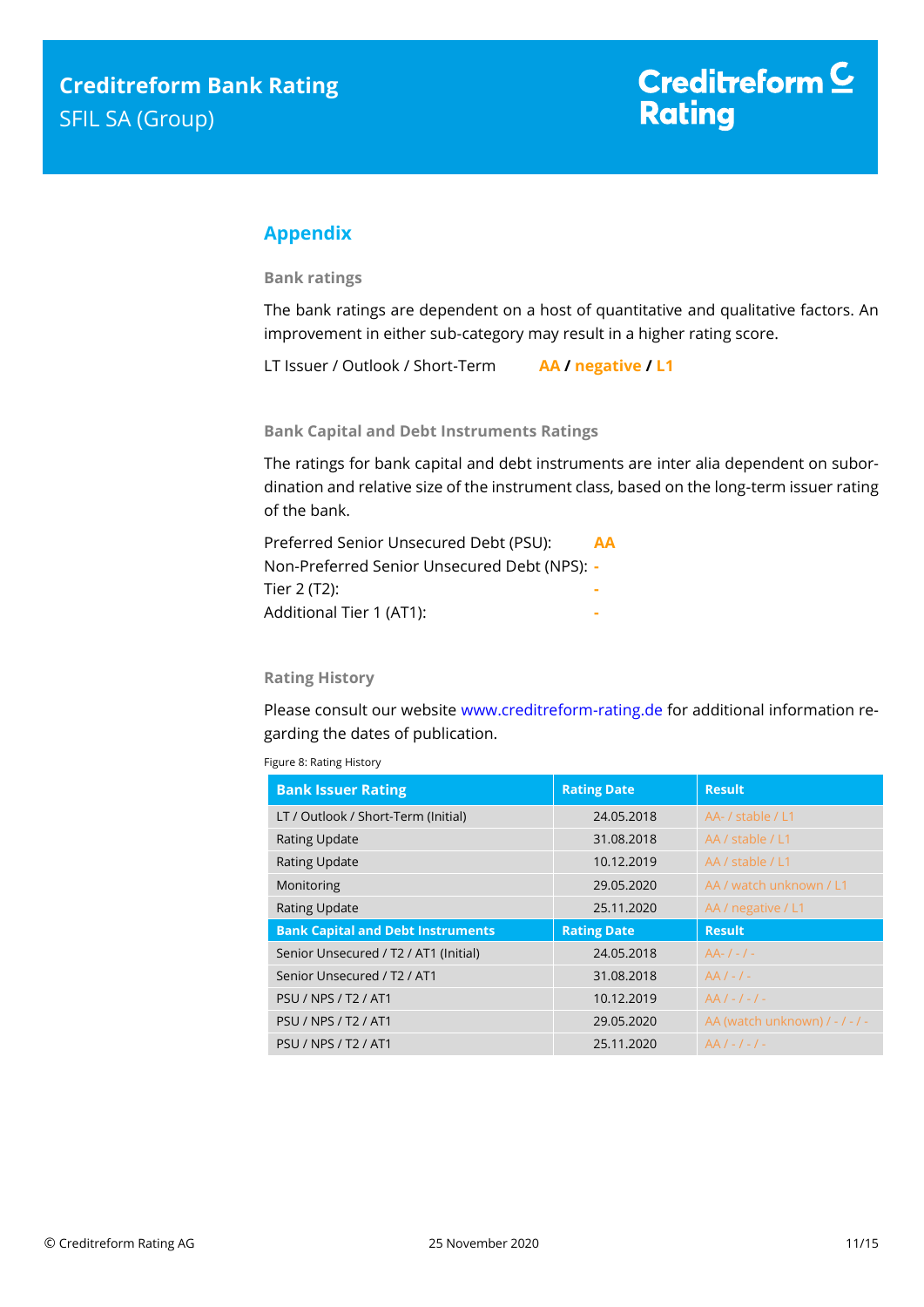## **Regulatory**

Creditreform Rating AG was neither commissioned by the rating object nor by any other third party for the rating. The analysis took place on a voluntary basis by Creditreform Rating AG and is to be described in the regulatory sense as an unsolicited rating. The following scheme clarifies the level of participation of the rated entity (rating object):

| <b>Unsolicited Credit Rating</b>                       |    |
|--------------------------------------------------------|----|
| With Rated Entity or Related Third Party Participation | No |
| With Access to Internal Documents                      | No |
| With Access to Management                              | N٥ |

The rating is based on publicly available information and internal evaluation methods for the rated bank. The quantitative analysis is based mainly on the latest annual accounts, interim reports, other investor relations information of the bank, and calculated key figures by eValueRate / CRA. Subject to a peer group analysis were 46 competing institutes.

The information and documents processed met the requirements of the rating system of Creditreform Rating AG as published on the website www.creditreform-rating.de. The rating was carried out on the basis of the rating methodology fo[r bank ratings as \(Version 2.0\),](https://www.creditreform-rating.de/en/about-us/regulatory-requirements.html?file=files/content/downloads/Externes%20Rating/Regulatorische%20Anforderungen/EN/Ratingmethodiken%20EN/Rating%20Methodology%20Bank%20Ratings%20v2.0.pdf) the methodology for the [rating of bank capital and unsecured debt instruments \(Version 2.0\),](https://www.creditreform-rating.de/en/about-us/regulatory-requirements.html?file=files/content/downloads/Externes%20Rating/Regulatorische%20Anforderungen/EN/Ratingmethodiken%20EN/Bank%20Capital%20and%20Unsecured%20Debt%20Instruments%20Methodology.pdf) the methodology for the rating of [Government-Related Banks \(Version 2.0\),](https://www.creditreform-rating.de/en/about-us/regulatory-requirements.html?file=files/content/downloads/Externes%20Rating/Regulatorische%20Anforderungen/EN/Ratingmethodiken%20EN/Sub-Methodology%20-%20Government-Related%20Banks.pdf) as well as the rating methodology for [Environmental, Social and Governance Score for Banks \(Version 1.0\)](https://www.creditreform-rating.de/en/about-us/regulatory-requirements.html?file=files/content/downloads/Externes%20Rating/Regulatorische%20Anforderungen/EN/Ratingmethodiken%20EN/Rating%20Methodology%20ESG%20v1.0.pdf) in conjunction with Creditreform's basic documen[t Rating Criteria and Definitions \(Version 1.3\).](https://www.creditreform-rating.de/en/about-us/regulatory-requirements.html?file=files/content/downloads/Externes%20Rating/Regulatorische%20Anforderungen/EN/Ratingmethodiken%20EN/CRAG%20Rating%20Criteria%20and%20Definitions.pdf)

The complete presentation of the rating methodologies used by Creditreform Rating AG and the basic document Rating Criteria and Definitions (Version 1.3) are published on our homepage:

#### <https://www.creditreform-rating.de/en/about-us/regulatory-requirements.html>

On 25 November 2020, the rating was presented by the analysts to the rating committee and adopted in a resolution.

The rating result was communicated to SFIL SA, and the preliminary rating report was made available to the bank. There was no change in the rating score.

The rating is valid until withdrawal and is subject to monitoring from the rating date (see cover page). The rating will be comprehensively reviewed at least once every year. Within this period, the rating can be updated.

In 2011 Creditreform Rating AG was registered within the European Union according to EU Regulation 1060/2009 (CRA-Regulation). Based on the registration Creditreform Rating AG (CRA) is allowed to issue credit ratings within the EU and is bound to comply with the provisions of the CRA-Regulation.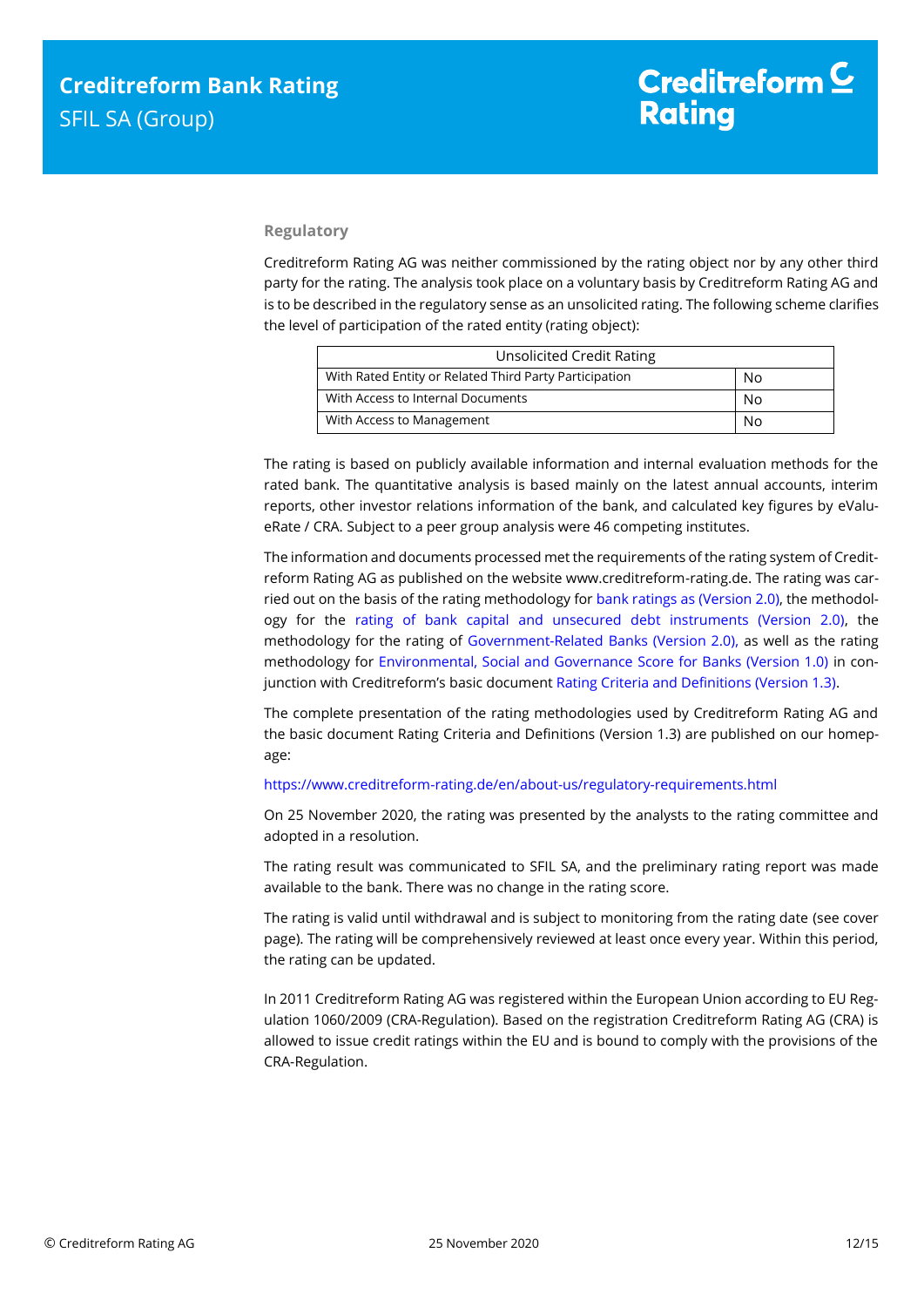# Creditreform  $C$ **Rating**

Rating Endorsement Status: The rating of SFIL SA was not endorsed by Creditreform Rating AG from a third country as defined in Article 4 (3) of the CRA-Regulation.

### **Conflict of Interests**

No conflicts of interest were identified during the rating process that might influence the analyses and judgements of the rating analysts involved or any other natural person whose services are placed at the disposal or under the control of Creditreform Rating AG and who are directly involved in credit rating activities or approving credit ratings and rating outlooks.

In case of providing ancillary services to the rated entity, CRA will disclose all ancillary services in the credit rating report.

#### **Rules on the Presentation of Credit Ratings and Rating Outlooks**

The approval of credit ratings and rating outlooks follows our internal policies and procedures. In line with our policy "Rating Committee," all credit ratings and rating outlooks are approved by a rating committee based on the principle of unanimity.

To prepare this credit rating, CRA has used following substantially material sources:

- 1. Aggregated data base by eValueRate
- 2. Annual Report and interim reports
- 3. Investors relations information and other publications
- 4. Website of the rated bank
- 5. Public and internal market analyses
- 6. Internet research

There are no other attributes and limitations of the credit rating or rating outlook other than displayed on the CRA website. Furthermore CRA considers satisfactory the quality and extent of information available on the rated entity. In regard to the rated entity Creditreform Rating AG regarded available historical data as sufficient.

Between the disclosure of the credit rating to the rated entity and the public disclosure no amendments were made to the credit rating.

The "Basic data" information card indicates the principal methodology or version of methodology that was used in determining the rating, with a reference to its comprehensive description.

In case where the credit rating is based on more than one methodology or where reference only to the principal methodology might cause investors to overlook other important aspects of the credit rating, including any significant adjustments and deviations, Creditreform Rating AG explains this fact in the credit rating and indicates how the different methodologies or these other aspects are taken into account in the credit rating. This information is integrated in the credit rating report.

The meaning of each rating category, the definition of default or recovery and any appropriate risk warning, including a sensitivity analysis of the relevant key rating assumptions, such as mathematical or correlation assumptions, accompanied by worst-case scenario credit ratings as well as best-case scenario credit ratings are explained in mentioned methodologies and / or in the credit rating report.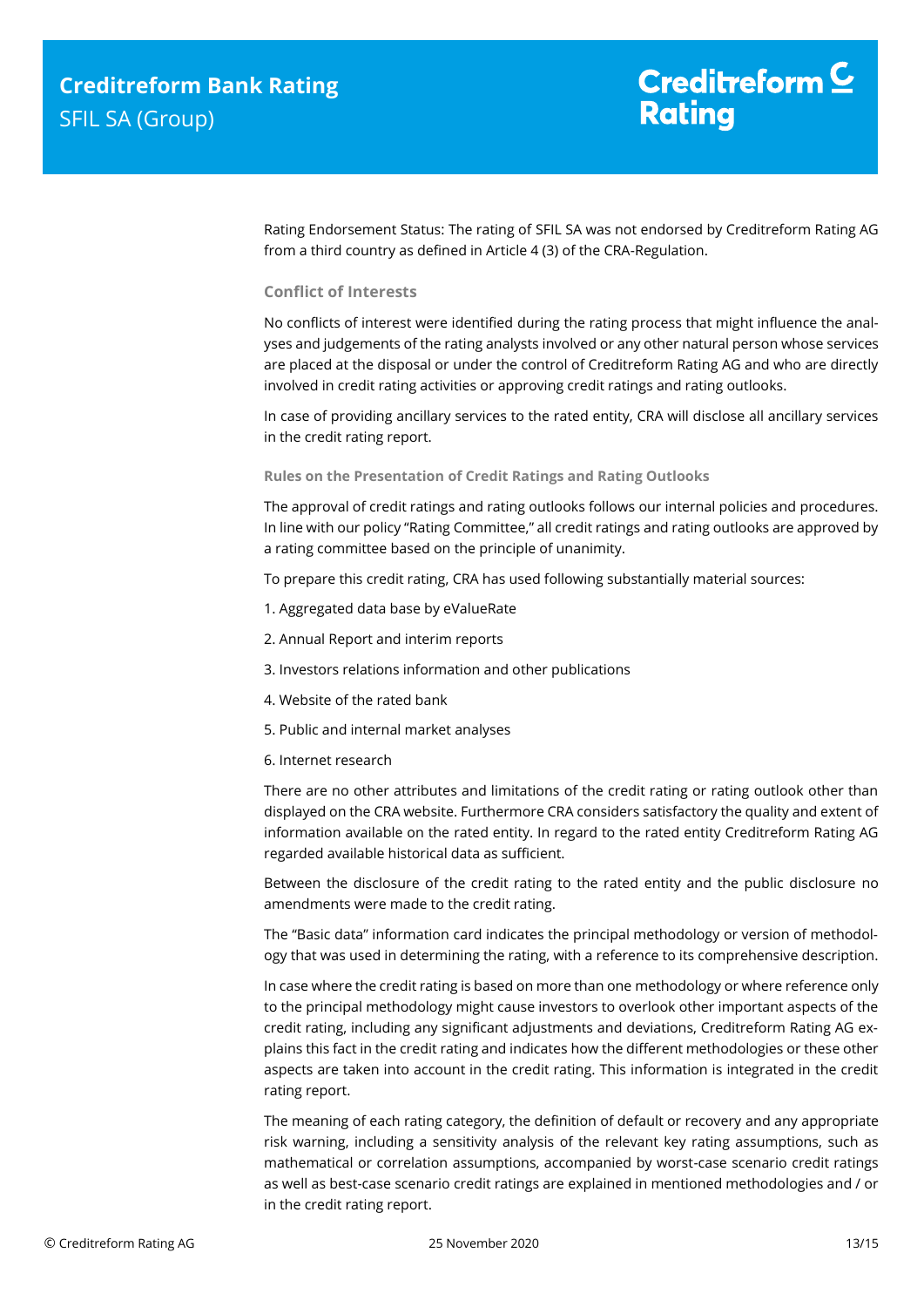The date at which the credit rating was released for distribution for the first time and when it was last updated including any rating outlooks is indicated clearly and prominently in the "Basic data" card as a "Rating action"; first release is indicated as "initial rating", other updates are indicated as an "update", "upgrade or downgrade", "not rated", "confirmed", "selective default" or "default".

In the case of a rating outlook, the time horizon is provided during which a change in the credit rating is expected. This information is available within "Basic data" information card.

In accordance to Article 11 (2) EU-Regulation (EC) No 1060/2009 registered or certified credit rating agency shall make available in a central repository established by ESMA information on its historical performance data, including the ratings transition frequency, and information about credit ratings issued in the past and on their changes. Requested data are available at the ESMA website: https://cerep.esma.europa.eu/cerep-web/statistics/defaults.xhtml.

An explanatory statement of the meaning of Creditreform's default rates are available in the credit rating methodologies disclosed on the website.

#### **Disclaimer**

Any rating performed by Creditreform Rating AG is subject to the Creditreform Rating AG Code of Conduct which has been published on the web pages of Creditreform Rating AG. In this Code of Conduct, Creditreform Rating AG commits itself – systematically and with due diligence – to establish its independent and objective opinion as to the sustainability, risks and opportunities concerning the enterprise or the issue under review.

Future events are uncertain, and forecasts are necessarily based on assessments and assumptions. This rating is therefore no statement of fact, but an opinion. For this reason, Creditreform Rating AG cannot be held liable for the consequences of decisions made on the basis of any of their ratings. Neither should these ratings be construed as recommendations for investors, buyers or sellers. They should only be used by market participants (entrepreneurs, bankers, investors etc.) as one factor among others when arriving at corporate or investment decisions. Ratings are not meant to be used as substitutes for one's own research, inquiries and assessments.

We have assumed that the documents and information made available to us by the client are complete and accurate and that the copies provided to us represent the full and unchanged contents of the original documents. Creditreform Rating AG assumes no responsibility for the true and fair representation of the original information.

This report is protected by copyright. Any commercial use is prohibited without prior written permission from Creditreform Rating AG. Only the full report may be published in order to prevent distortion of the report's overall assessment. Excerpts may only be used with the express consent of Creditreform Rating AG. Publication of the report without the consent of Creditreform Rating AG is prohibited. Only ratings published on the Creditreform Rating AG web pages remain valid.

Creditreform Rating AG